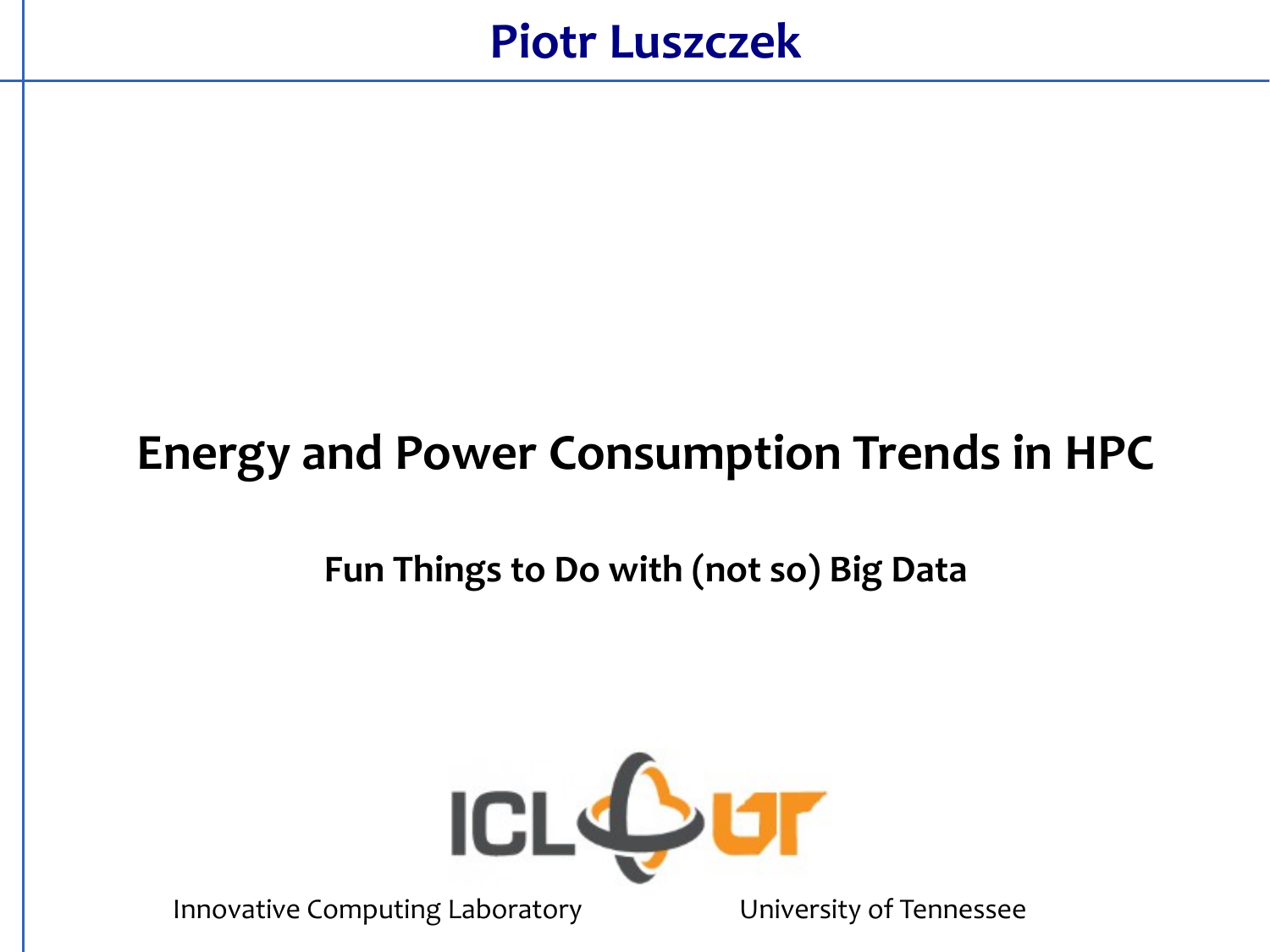#### **5 Decades of the LINPACK: the LINPACK Law**

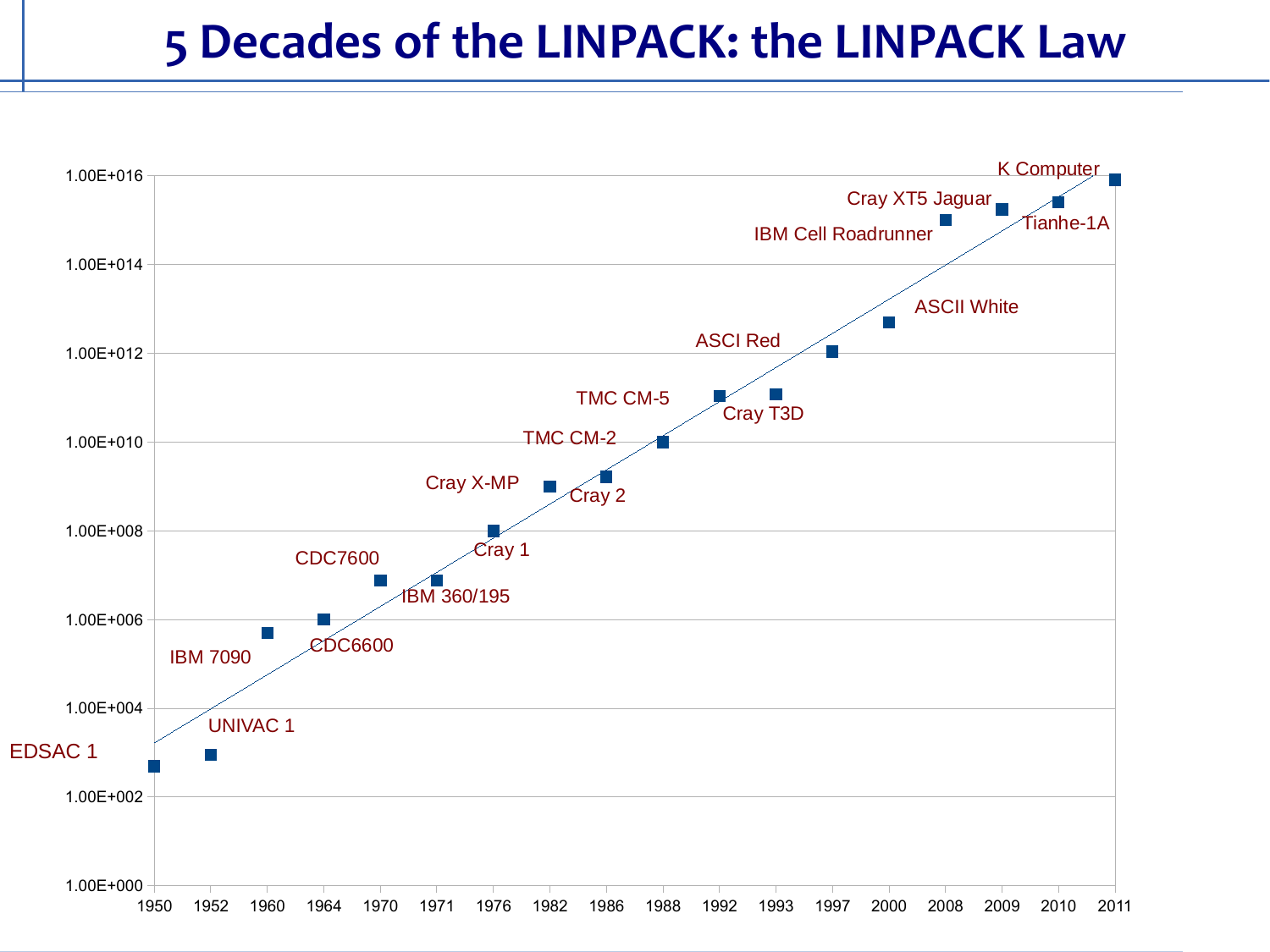#### **5 Decades of the LINPACK: the LINPACK Law**

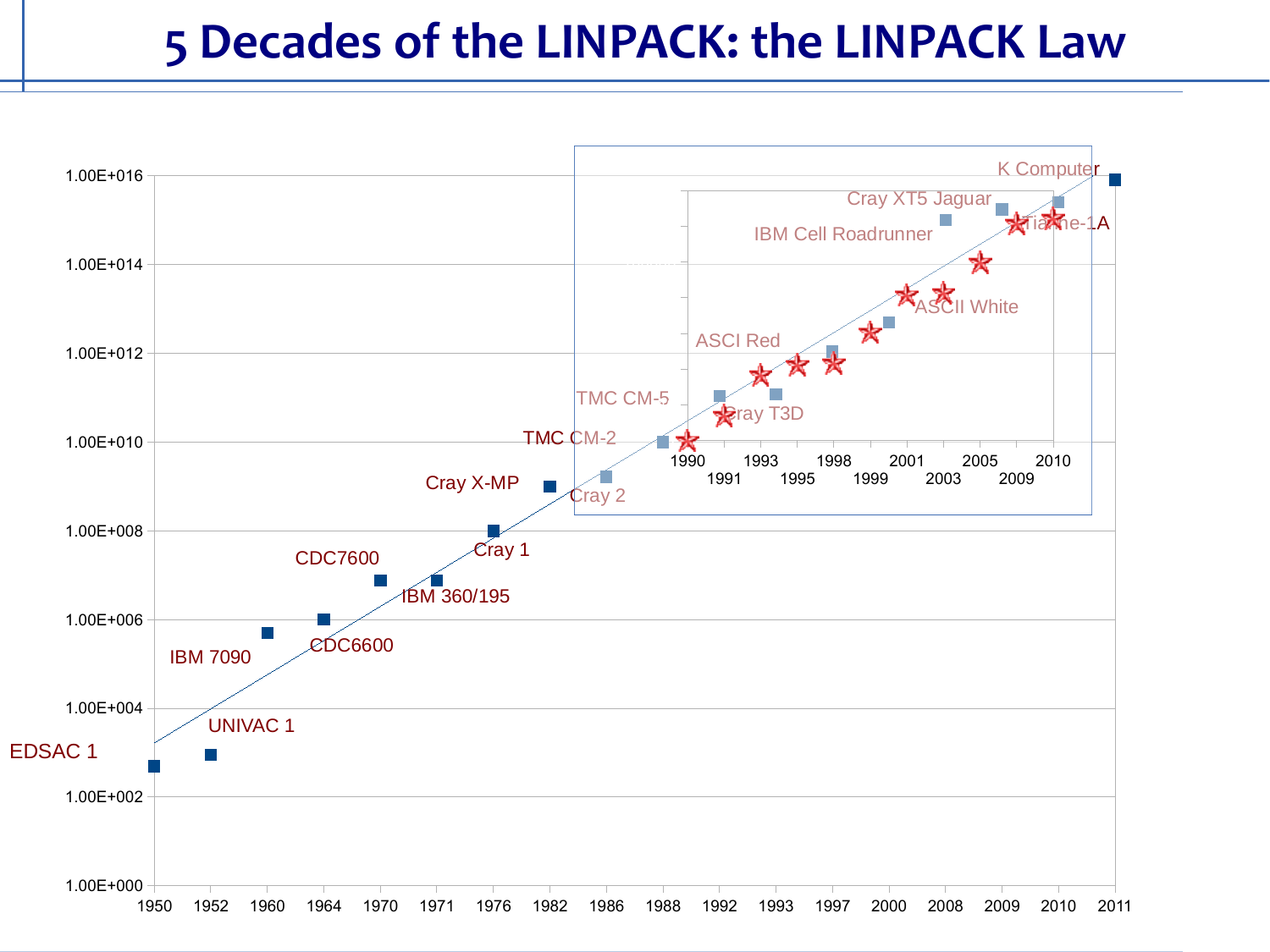# **Exaflop by 2020?**

- **Horst Simon's wager**
	- **A €2000 bet that it won't happen.**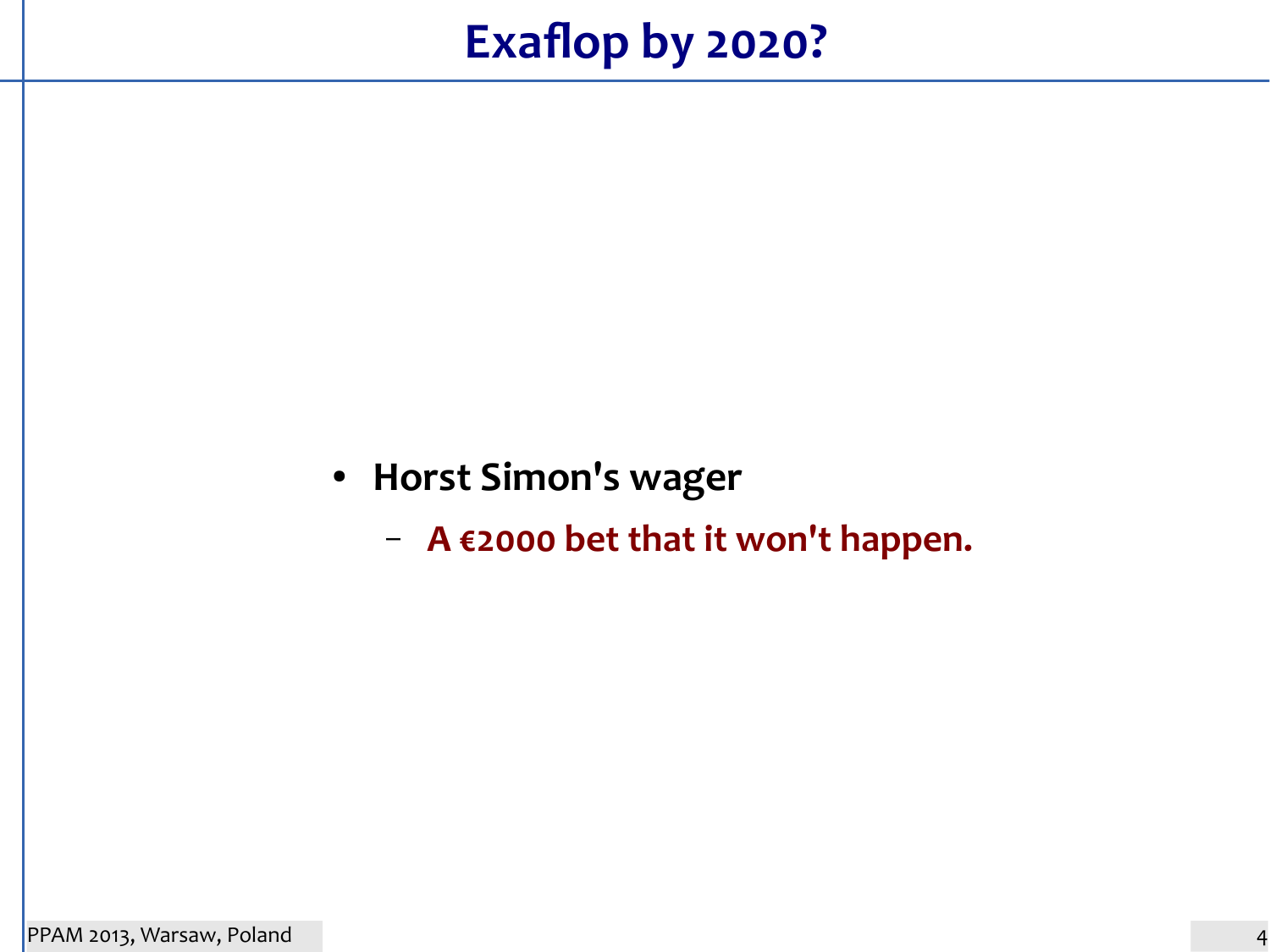# **Number One Obstacle to Exaflop?**

#### ● **Time to run**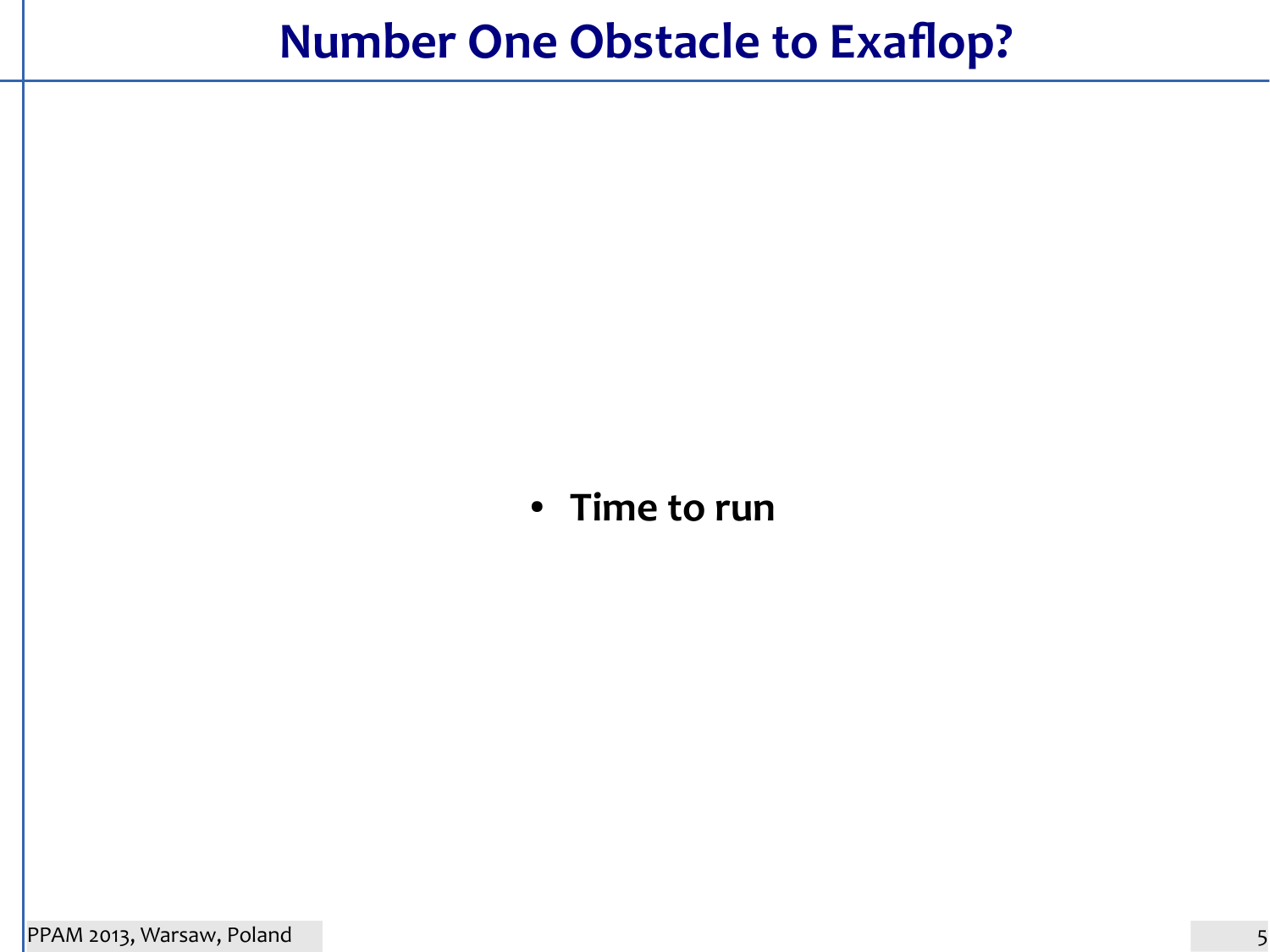| <b>Systems</b>                    | 2009       | $2015 + 1/-0$                                                  | $2018 + 1/-0$                                                     |
|-----------------------------------|------------|----------------------------------------------------------------|-------------------------------------------------------------------|
| System peak                       | 2 Peta     | 100-300 Peta                                                   | 1 Exa                                                             |
| <b>Power</b>                      | 6 MW       | $^{\sim}$ 15 MW                                                | $^{\prime\prime}$ 20 MW                                           |
| System memory                     | 0.3 PB     | 5 PB                                                           | 64 PB $(+)$                                                       |
| Node performance                  | 125 GF     | 0.5 TF or 7 TF                                                 | 2 TF or 10TF                                                      |
| Node memory BW                    | 25 GB/s    | $0.2TB/s$ or $0.5TB/s$                                         | $0.4TB/s$ or $1TB/s$                                              |
| Node concurrency                  | 12         | O(100)                                                         | $O(1k)$ or $10k$                                                  |
| <b>Total Node Interconnect BW</b> | $3.5$ GB/s | 100-200 GB/s<br>10:1 vs memory<br>bandwidth<br>2:1 alternative | 200-400GB/s<br>$(1:4 \text{ or } 1:8 \text{ from memory})$<br>BW) |
| System size (nodes)               | 18,700     | 50,000 or 500,000                                              | O(100,000) or O(1M)                                               |
| <b>Total concurrency</b>          | 225,000    | $O(100,000,000)$ *O(10)-O<br>(50) to hide latency              | O(billion) * O(10) to O(100)<br>for latency hiding                |
| Storage                           | 15 PB      | 150 PB                                                         | 500-1000 PB (>10x system<br>memory is min)                        |
| Ю                                 | $0.2$ TB   | $10$ TB/s                                                      | 60 TB/s (how long to drain<br>the machine)                        |
| <b>MTTI</b>                       | days       | $O(1$ day $)$                                                  | $O(1 \text{ day})$<br>Slide 2 keley 6                             |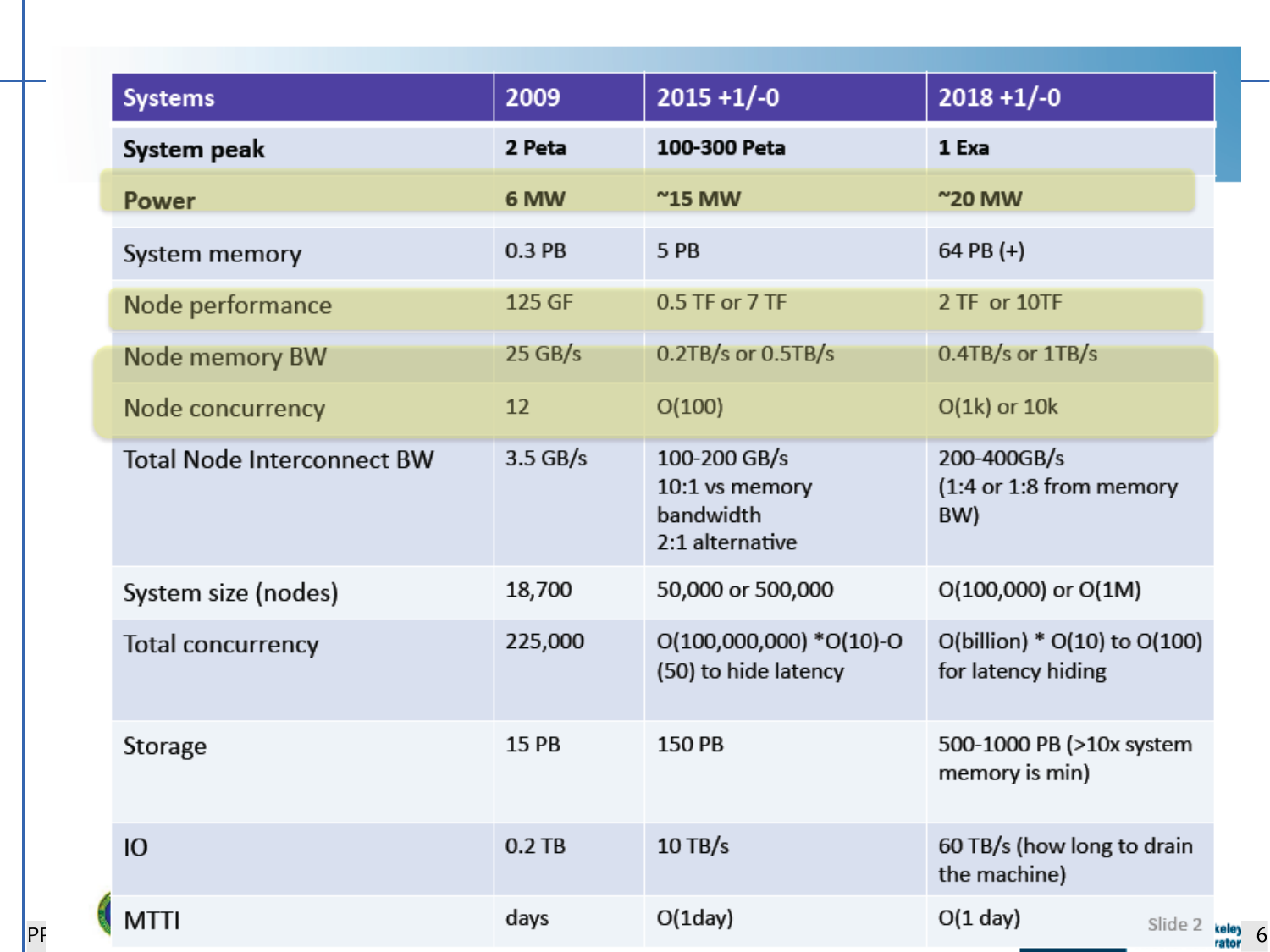- **Memory: 64 PB**  $N = \sqrt{64 \text{ PB}}/8 \text{ bytes}$ 
	- **Problem size: ~90 million unknowns**
- **Performance:**
	- **1 Eflop/s**
- **Time to run:**
	- **5.5 days!**

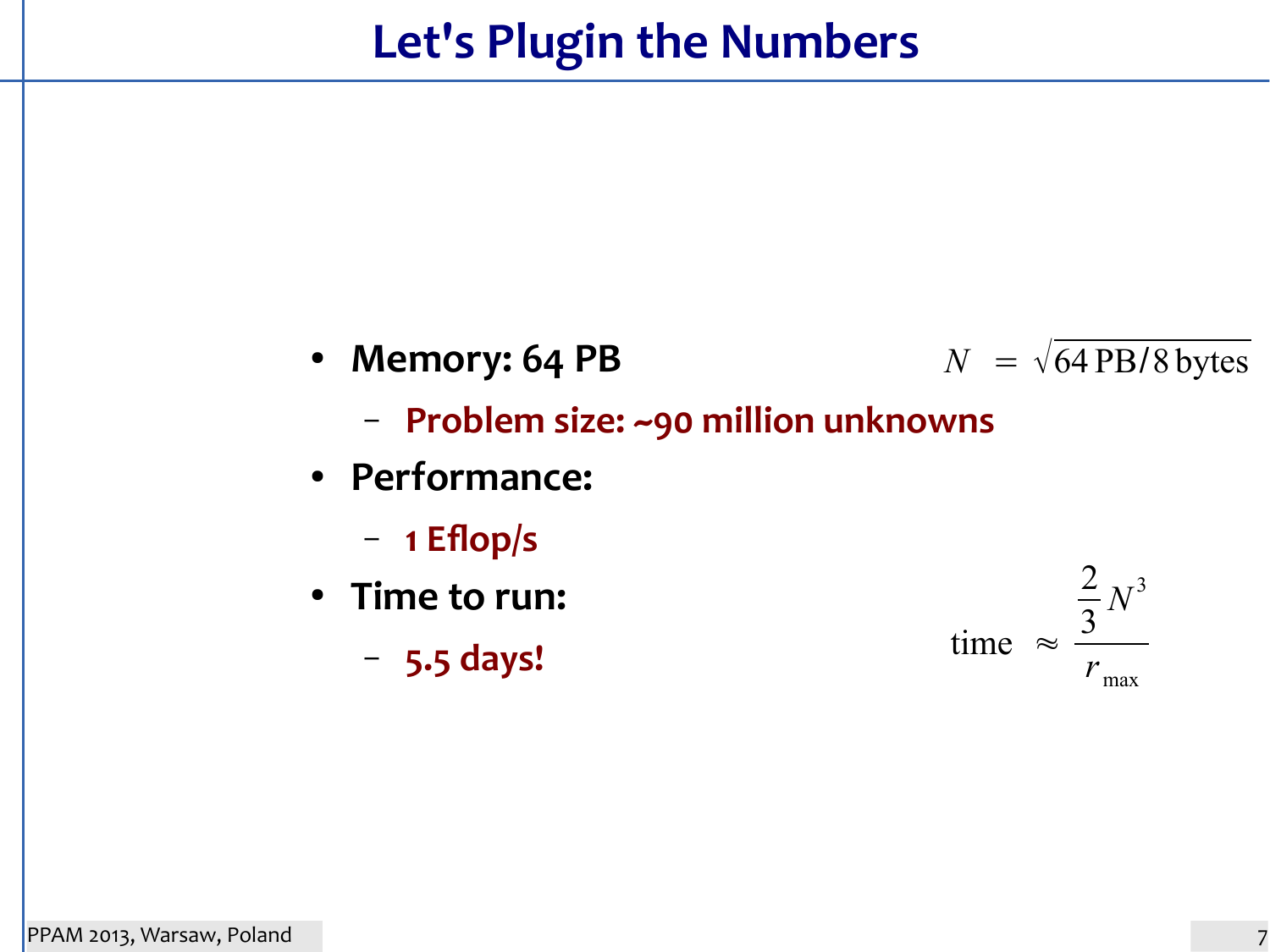### **How Long a TOP500 Run Takes**



PPAM 2013, Warsaw, Poland 8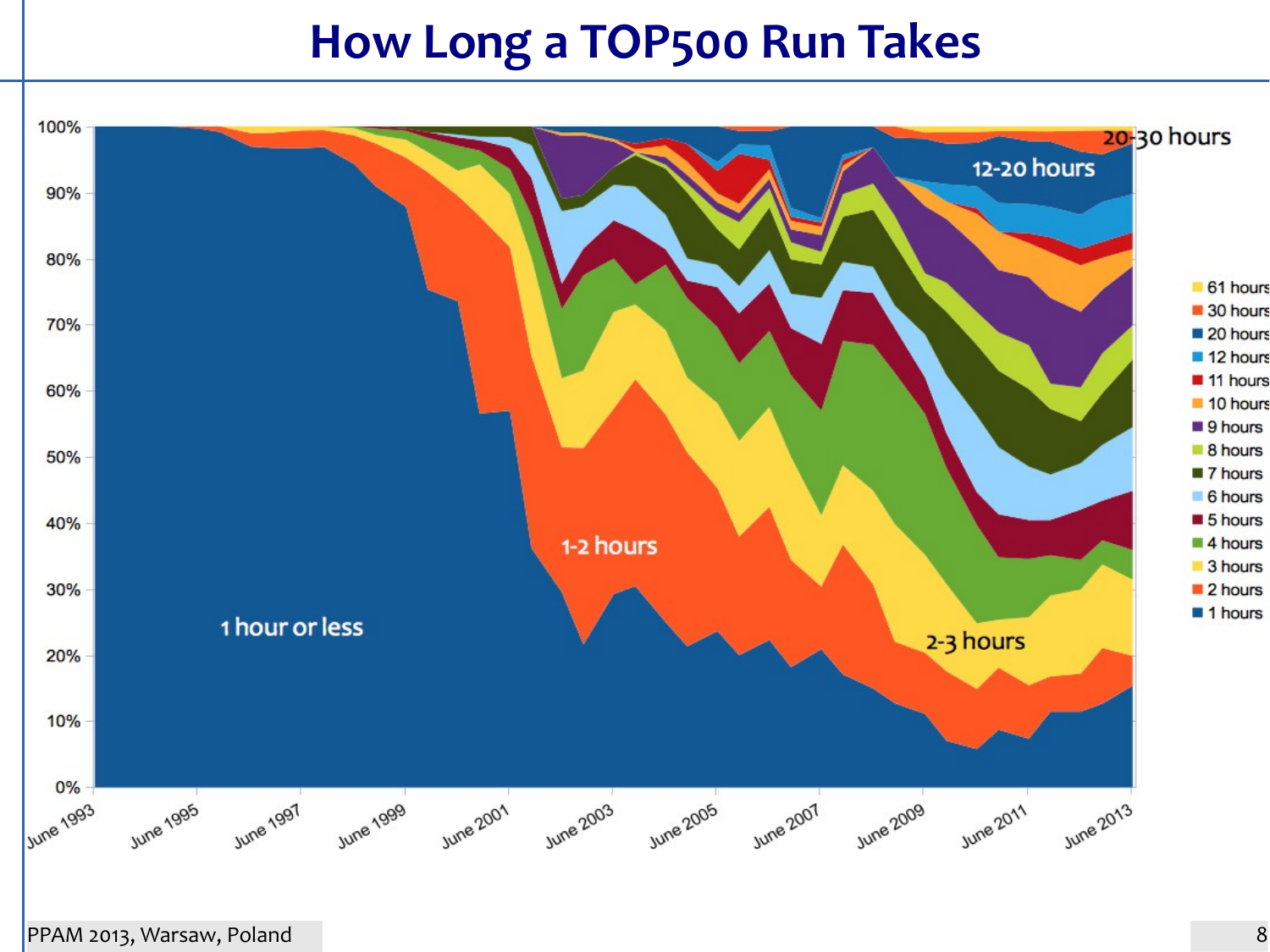## **Projecting Execution Time to Exascale**

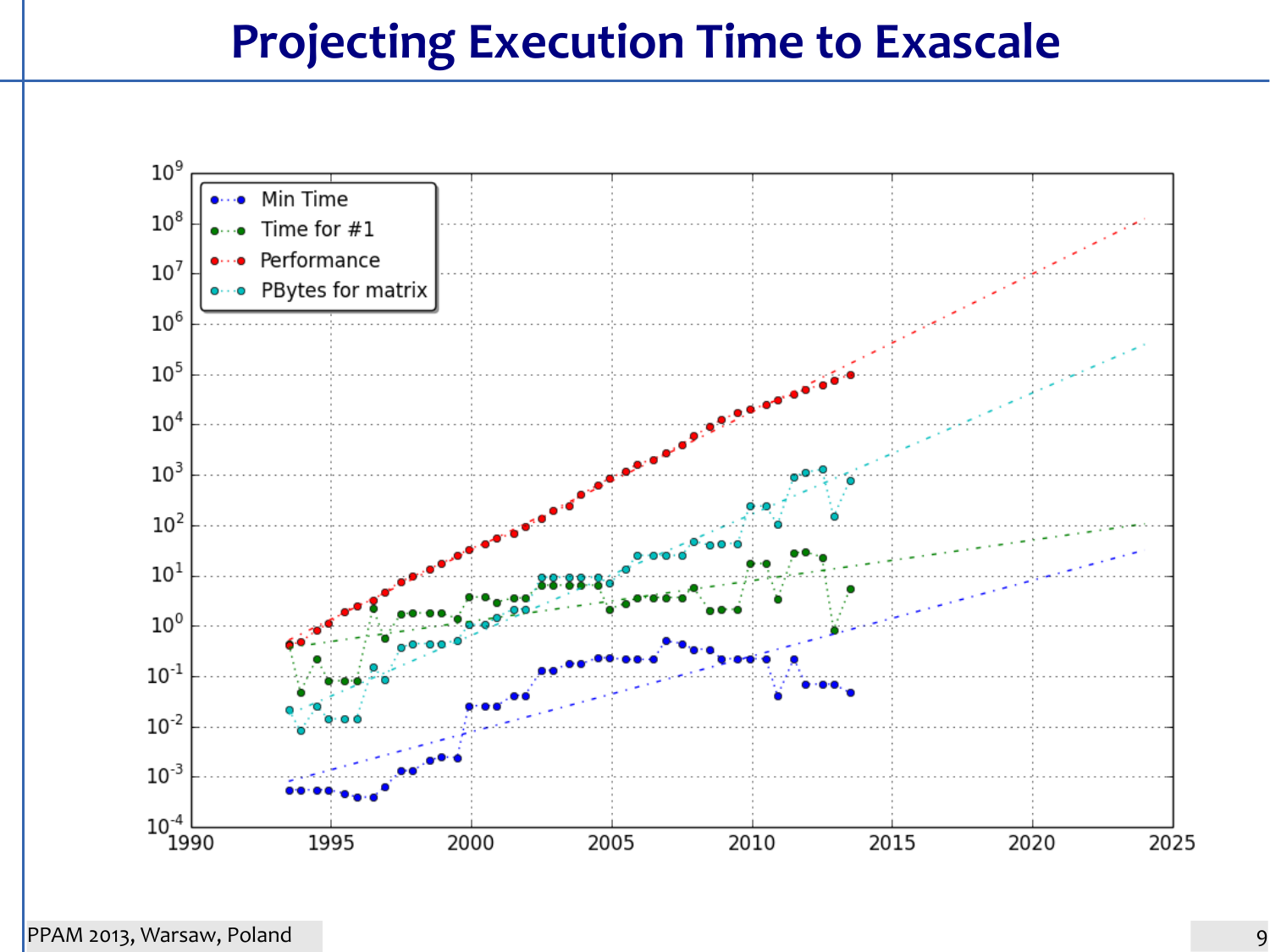## **Number Two Obstacle?**

- **Power**
	- **Total power consumption**
	- **Gains in power efficiency**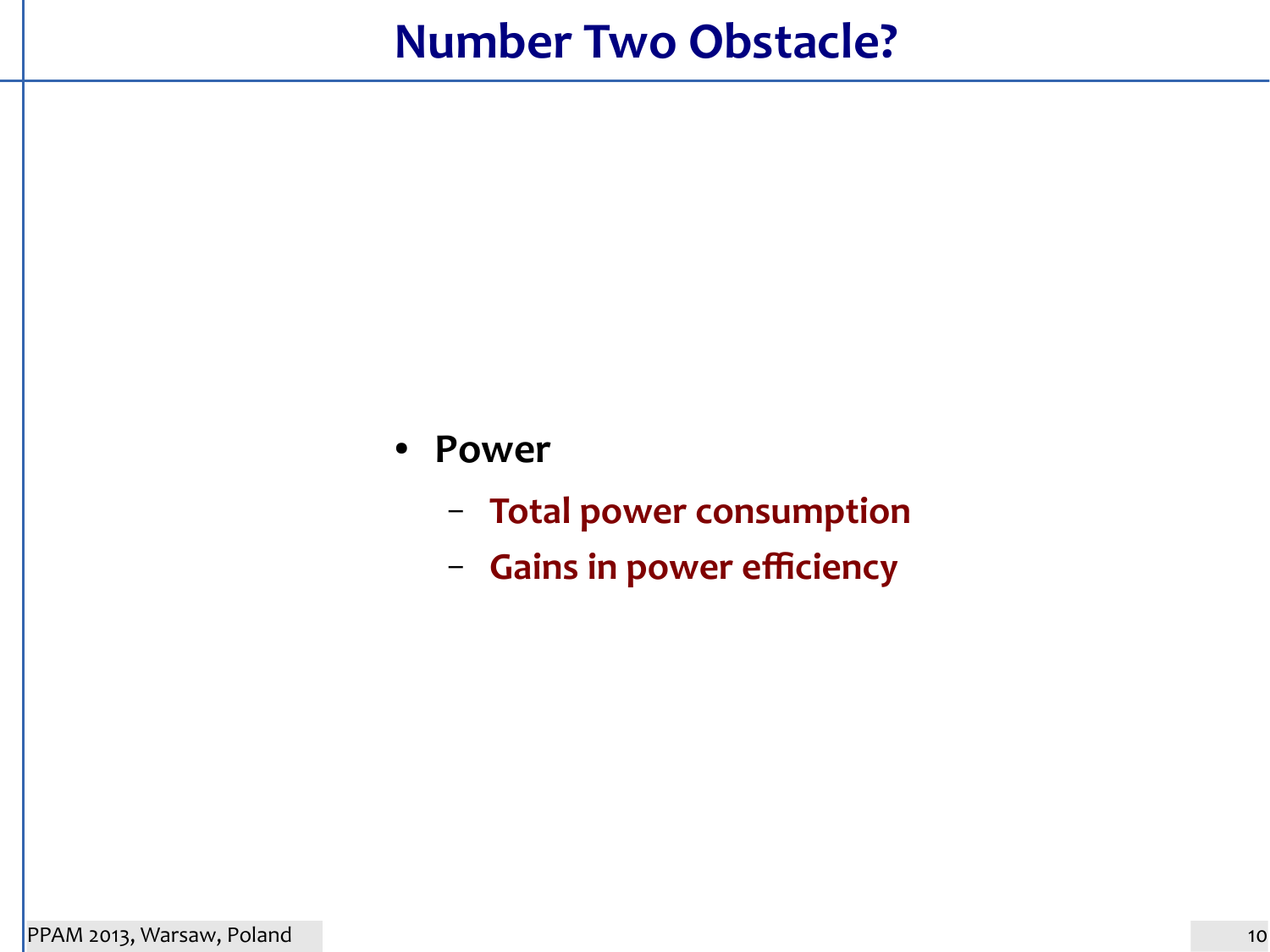# **Power Consumption**

- **Power consumption is an issue throughout the chip industry**
- **Supercomputing is hit hard from all sides**
	- **CPU/GPU/Accelerator/Coprocessor**
	- **Memory**
	- **Interconnect**
- Power consumption projections for the exascale system continue **evolving**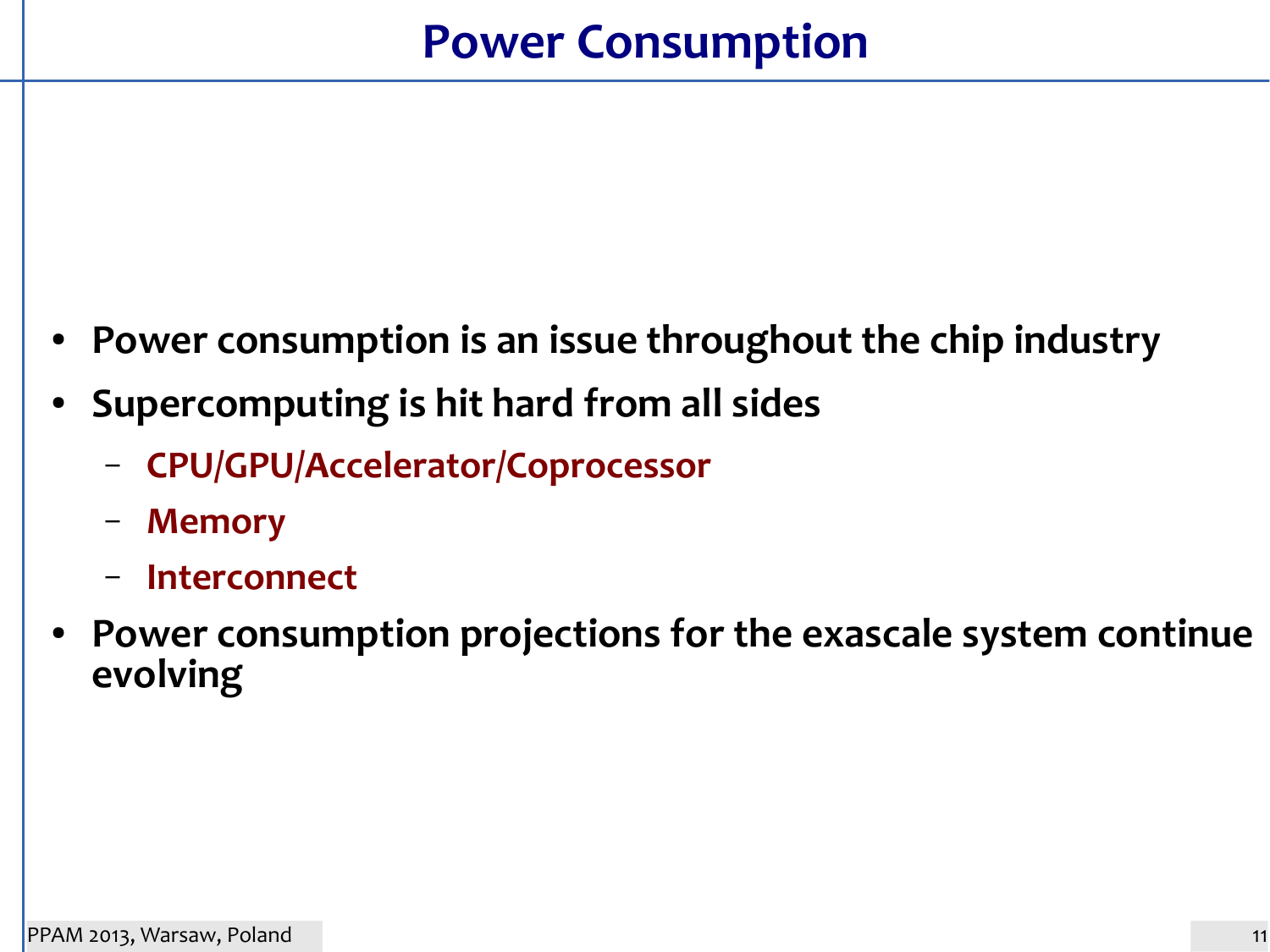## **Power Consumption in Perspective**

![](_page_11_Figure_1.jpeg)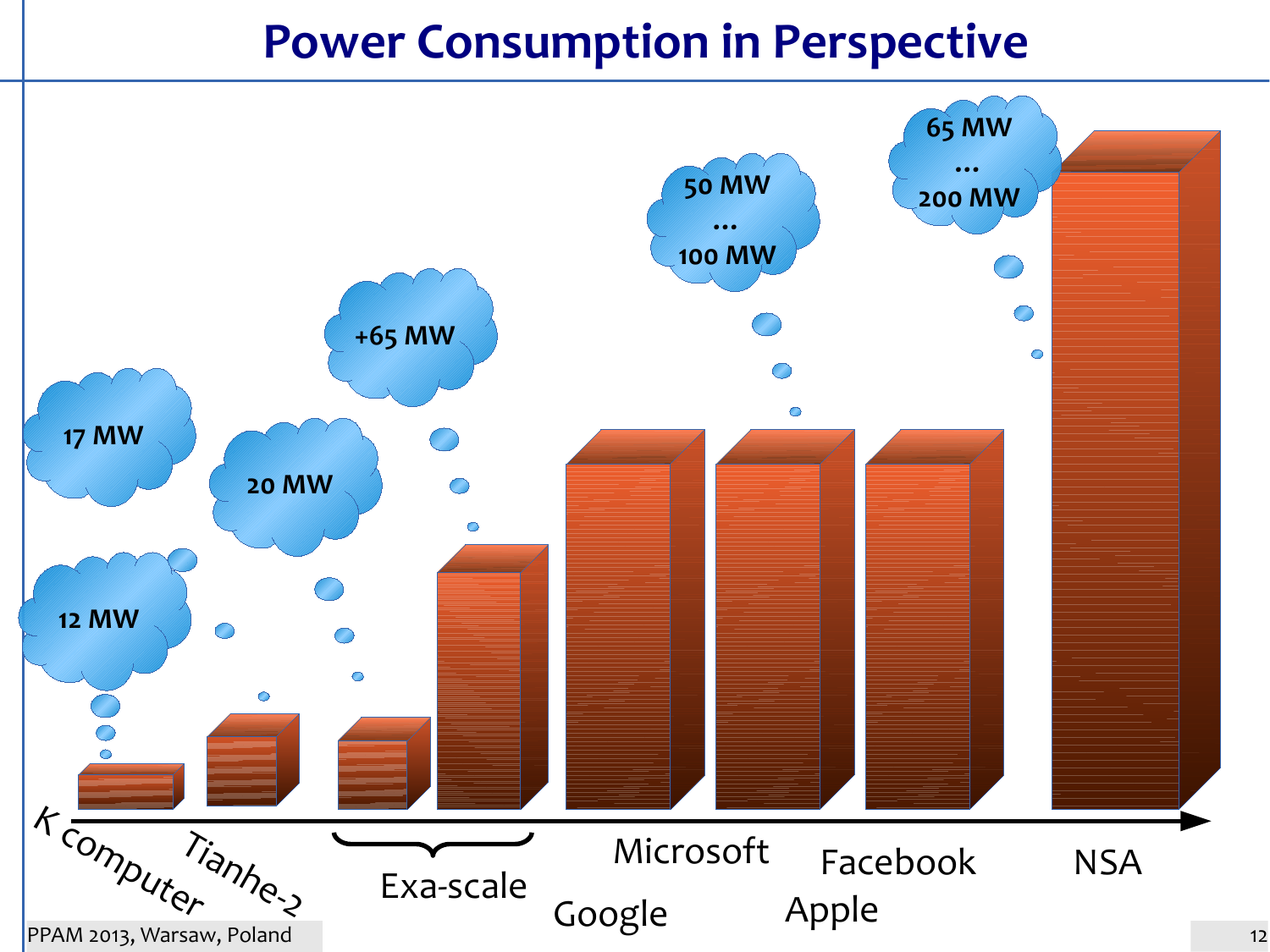#### **Power Trends Towards Exascale**

![](_page_12_Figure_1.jpeg)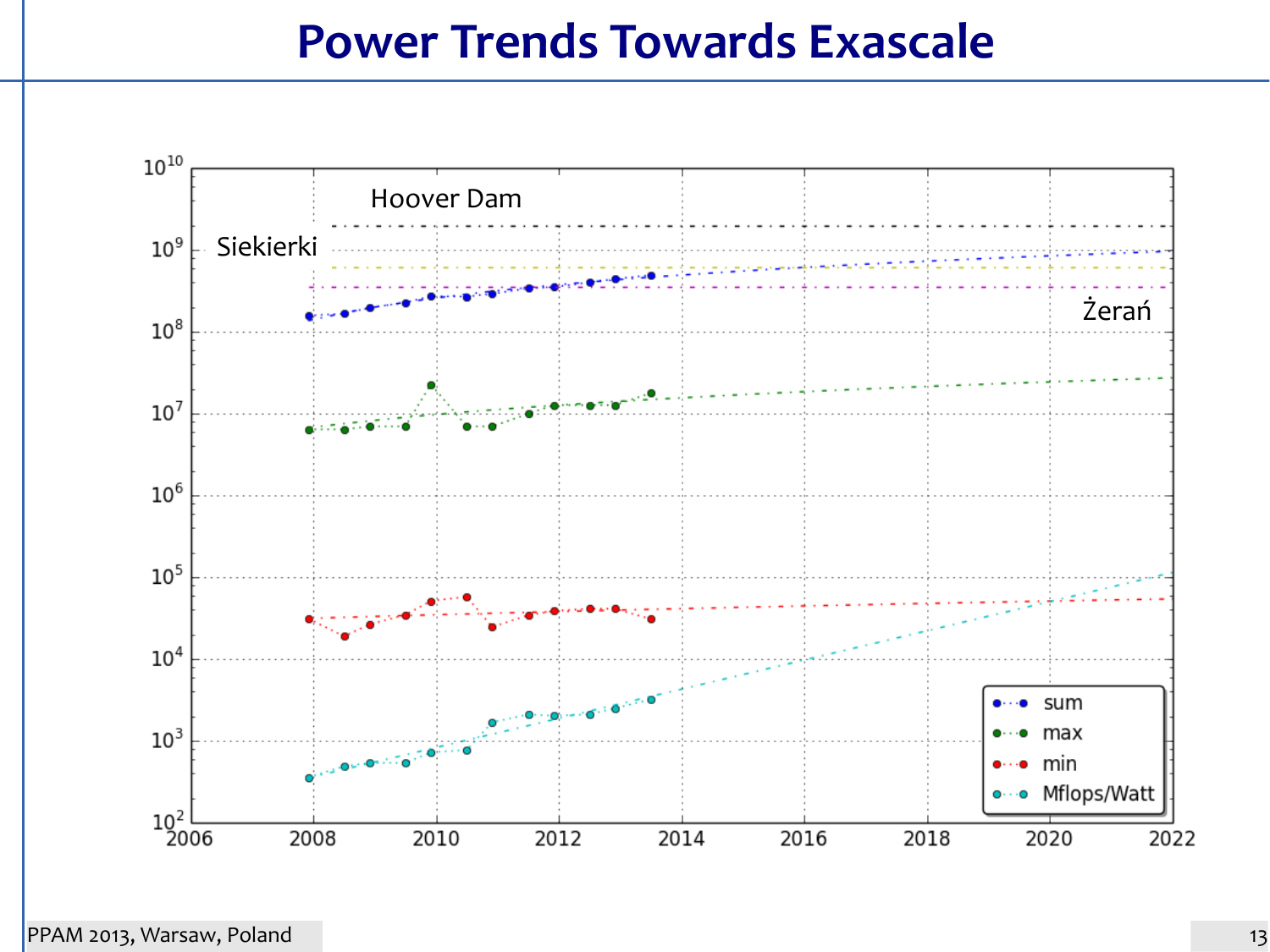### **Another Way to Look at Power and Performance**

![](_page_13_Figure_1.jpeg)

PPAM 2013, Warsaw, Poland 14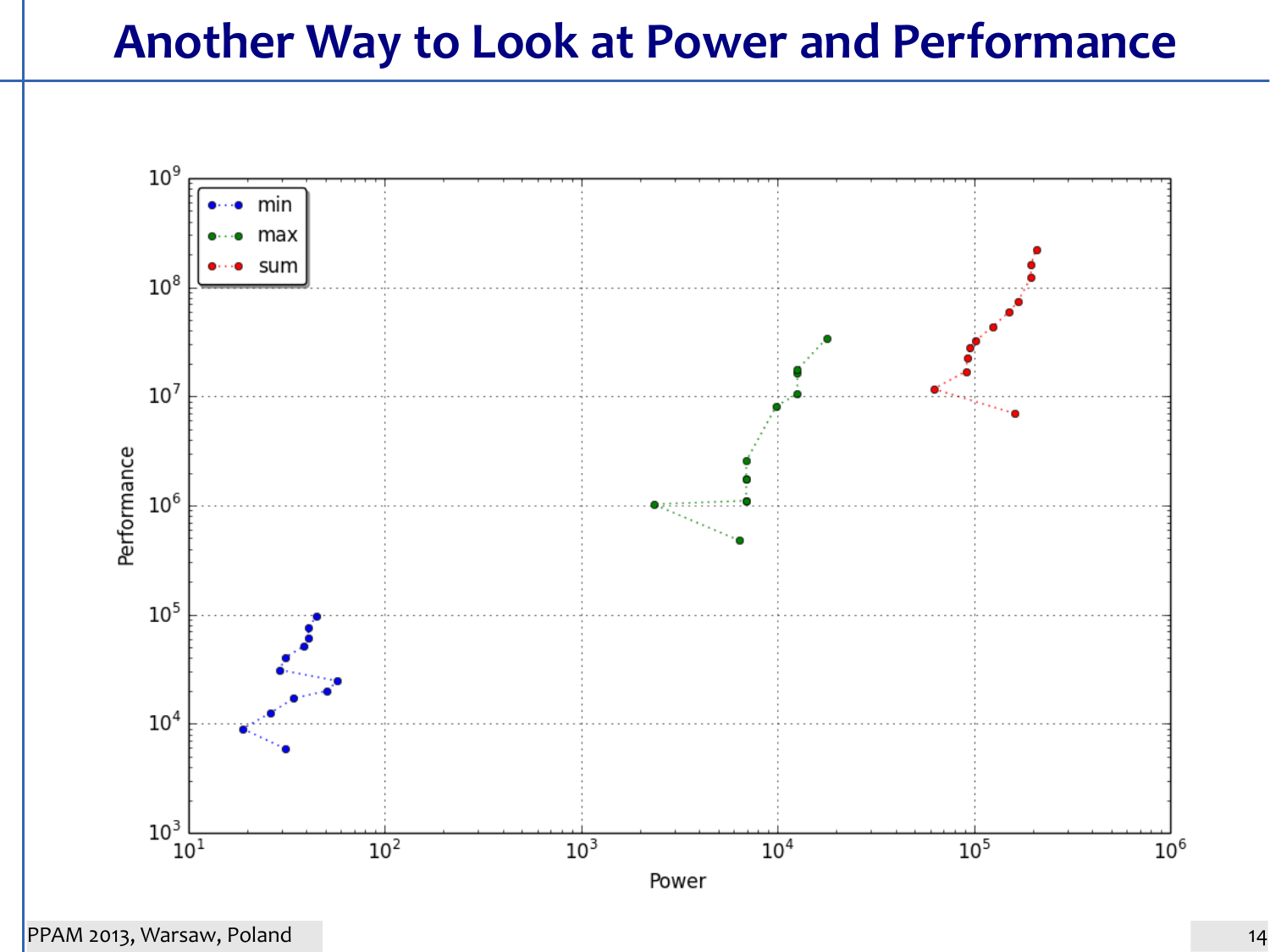- **Initial system cost has always been of questionable value**
	- **Often, part of a deal with the vendor and the price cannot be disclosed**
		- **Large supercomputer installations create good "bragging rights" opportunity**
	- **Vendor might ship early and/or development parts which are discounted**
		- **Getting the system up and running for a press release**
			- **The early systems are "ASAP quality"**
- **Life time costs have become prominent over the years**
	- **Energy is the biggest component**